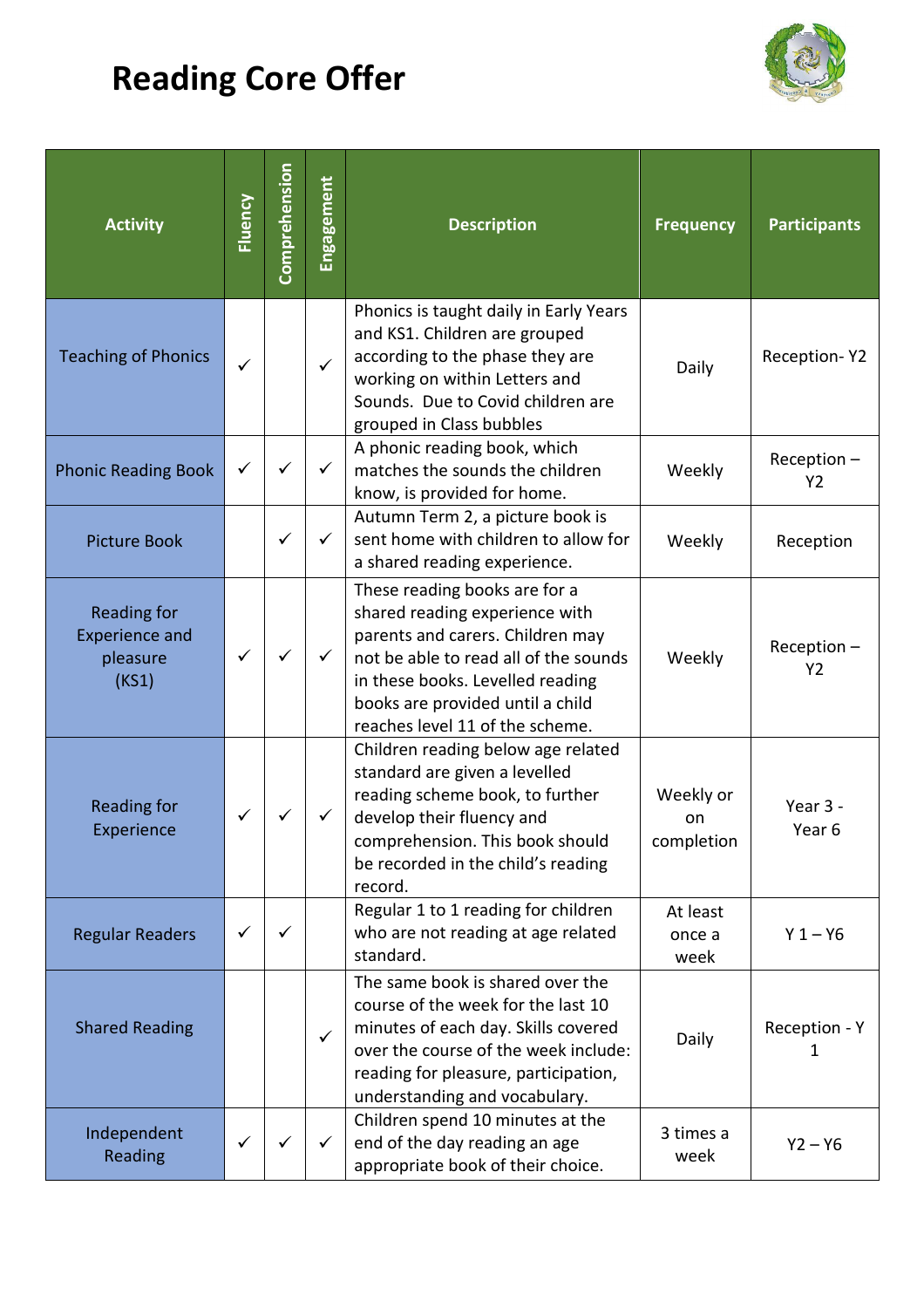## **Reading Core Offer**



| <b>Topic Novel/Story</b>     |   | $\checkmark$ | $\checkmark$ | The teaching of English is based<br>around a novel/story linked to the<br>topic for the half term.                                                                                                                             | Daily                                           | $Y1 - Y6$                        |
|------------------------------|---|--------------|--------------|--------------------------------------------------------------------------------------------------------------------------------------------------------------------------------------------------------------------------------|-------------------------------------------------|----------------------------------|
| <b>Class Library</b>         |   | ✓            | ✓            | Books have been specially selected<br>for class libraries. These books are<br>age appropriate in difficulty and<br>content.                                                                                                    | N/A                                             | Reception-Y6                     |
| <b>School Libraries</b>      | ✓ |              | ✓            | Provision of a range of texts,<br>including fiction and non-fiction, for<br>children to read for pleasure and for<br>research purposes.                                                                                        | N/A                                             | $Reception -$<br>Y6              |
| English<br>comprehension     |   |              |              | Comprehension is taught at the<br>start of each writing genre. An<br>Example of Excellence is used as<br>reading material - pupils are then<br>required to answer comprehension<br>questions aligned to the specific<br>genre. | At the start<br>of a new<br>genre of<br>writing | Y <sub>2</sub> to Y <sub>6</sub> |
| Peer to peer reading         | ✓ |              | $\checkmark$ | Opportunities for Y3 children to<br>read to Year 6 children to help<br>improve their fluency,<br>comprehension and enjoyment of<br>reading. Not able to take place due<br>to Covid                                             | Twice per<br>Week                               | $Y3-6$                           |
| <b>Book Fair</b>             |   |              | $\checkmark$ | Opportunities for children to<br>broaden their reading libraries and<br>encounter more challenging and<br>intriguing texts.                                                                                                    | Twice per<br>year                               | Reception-Y6                     |
| <b>Home Reading</b>          |   |              |              | All children take home either a<br>phonic or reading for experience<br>book or both. Children's reading is<br>recorded in their reading record<br>book.                                                                        | Weekly                                          | Reception - Y6                   |
| World Book Day               |   |              | $\checkmark$ | A celebration of reading focussed<br>on a specific text or theme.<br>Activities based around deepening<br>engagement with texts and<br>fostering a love of reading.                                                            | Annually                                        | Reception - Y6                   |
| Reading in other<br>subjects |   |              | ✓            | Opportunities for pupils to practise<br>reading skills in foundation subjects.<br>VIPERS is used where appropriate.                                                                                                            | Daily                                           | $Y2 - Y6$                        |
| <b>Reading Display</b>       |   | ✓            | ✓            | A remodelling of class reading areas<br>in order to make them more<br>appealing and interesting to the<br>observer.                                                                                                            | N/A                                             | Reception - Y6                   |